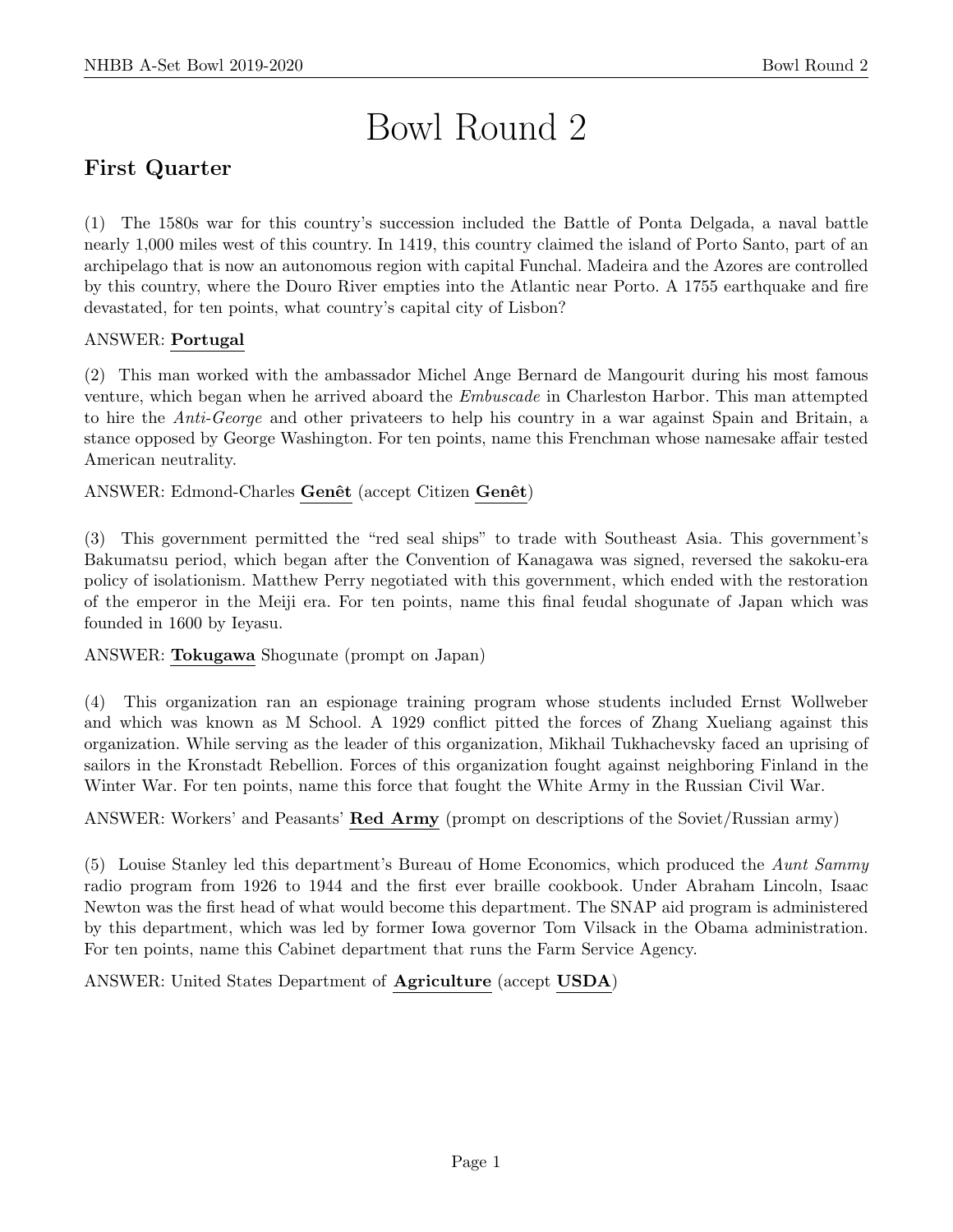(6) This man described and names a type of beauty contest where the judges rate based on how they think other people will rate. This man, who proposed that it may be economically productive to pay people to bury and dig up money, famously criticized the punitive measures found in the Treaty of Versailles in his book The Economic Consequences of the Peace. For ten points, name this author of The General Theory of Employment, Interest and Money, an early 20th century British economist.

#### ANSWER: John Maynard Keynes

(7) This battle was the site of an alleged last stand at La Belle Alliance where one unit declared "the Guard dies, it does not surrender." The Lion's Mound monument commemorating this battle overlooks the house of La Haye Sainte. The arrival of Gebhard von Blucher's Prussians helped decide this battle, which forced its losing commander into exile at Saint Helena. For ten points, name this 1815 battle in which Napoleon was defeated for the final time.

#### ANSWER: Battle of Waterloo

(8) In 1922 in this city, a mob of boys brawled with dock workers who were wearing straw hats two days before the traditional date on which they became unfashionable. The Straw Hat Riot took place in this city, where youths living in dumbbell tenements were photographed in Jacob Riis' How the Other Half Lives. Young men, predominantly Irish, in this city who were unable to afford a \$300 fee rioted during the Civil War. For ten points, name this city where a 1935 race riot killed three people in Harlem.

#### ANSWER: New York City (or NYC)

(9) This man once offered 500 pounds for the purchase of the twelve-year-old girl Teresa Makri, a failed bid that led to his poem "Maid of Athens, ere we part." After meeting his cousin at a ball, he compared her to "the night of cloudless climes and starry skies" in another poem. This man, who described the travels of a disillusioned man in Childe Harold's Pilgrimage, died in Missolonghi in 1824. "She Walks in Beauty" and Don Juan [JOO-un] were written by, for ten points, what English poet who died fighting in the Greek War of Independence?

#### ANSWER: Lord George Gordon Byron

(10) The British worked to replace this material with cordite in the 19th century. One of the earliest descriptions of this substance is in the *Wujing Zongyao*, an 11th century military compendium. The Mughals, Safavids, and Ottomans were known as the empires of this substance, which is made of sulfur, charcoal, and saltpeter. For ten points, name this one of the Four Great Inventions of China, an explosive material that revolutionized ranged warfare.

#### ANSWER: gunpowder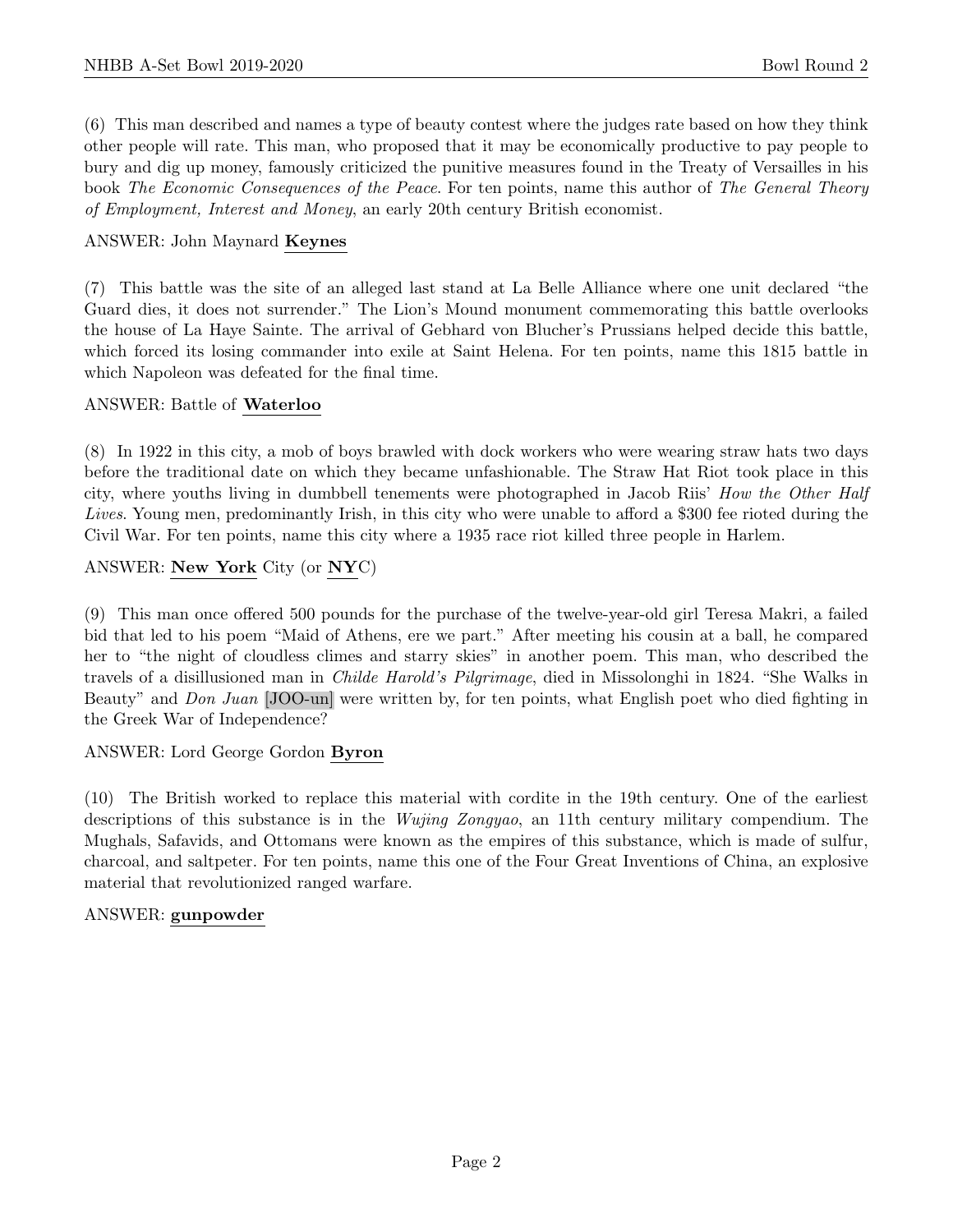## Second Quarter

(1) The territory that became this state was governed by the Howell Code and Hoyt Code. Jesuit Father Eusebio Francisco Kino worked with Native Americans in this state at Mission San Xavier del Bac. In 1917, the Phelps Dodge corporation deported many mine workers from this state's town of Bisbee. In 2011, a congresswoman from this state resigned after being shot in an assassination attempt. For ten points, name this southwest state where Teddy Roosevelt supported the creation of Petrified Forest and Grand Canyon National Parks.

#### ANSWER: Arizona

BONUS: This former Arizona congresswoman co-founded a gun control Super PAC after her shooting injuries forced her resignation from Congress.

#### ANSWER: Gabrielle "Gabby" Giffords

(2) This politician hid his prostate cancer from the public and died in 1996 a few days after enjoying roast ortolan at his final meal. This leader controversially authorized Operation Satan, the bombing of the Rainbow Warrior ship off of New Zealand's coast. This man was forced into a system of cohabitation with Edouard Balladur and Jacques Chirac, the latter of whom succeeded him in 1995. For ten points, name this first socialist president of France.

#### ANSWER: Francois Mitterand

BONUS: The Rainbow Warrior was operated by this organization at the time of its sinking in 1985.

#### ANSWER: Greenpeace

(3) The musicians Stobrod and Pangle are deserters from this war in a film that focuses on the love of Ada for carpenter W.P. Inman, who enlists in it. Sergio Leone's The Good, the Bad, and the Ugly is set against the backdrop of this war, as is *Cold Mountain*. Denzel Washington stars as Silas Tripp in *Glory*, in which he takes up his regiment's flag at the Siege of Fort Wagner during this war. For ten points, name this war, the subject of films like Andersonville and Gettysburg.

#### ANSWER: US Civil War

BONUS: Andersonville and Gettysburg were produced by this Civil War buff who founded CNN.

ANSWER: Robert Edward "Ted" Turner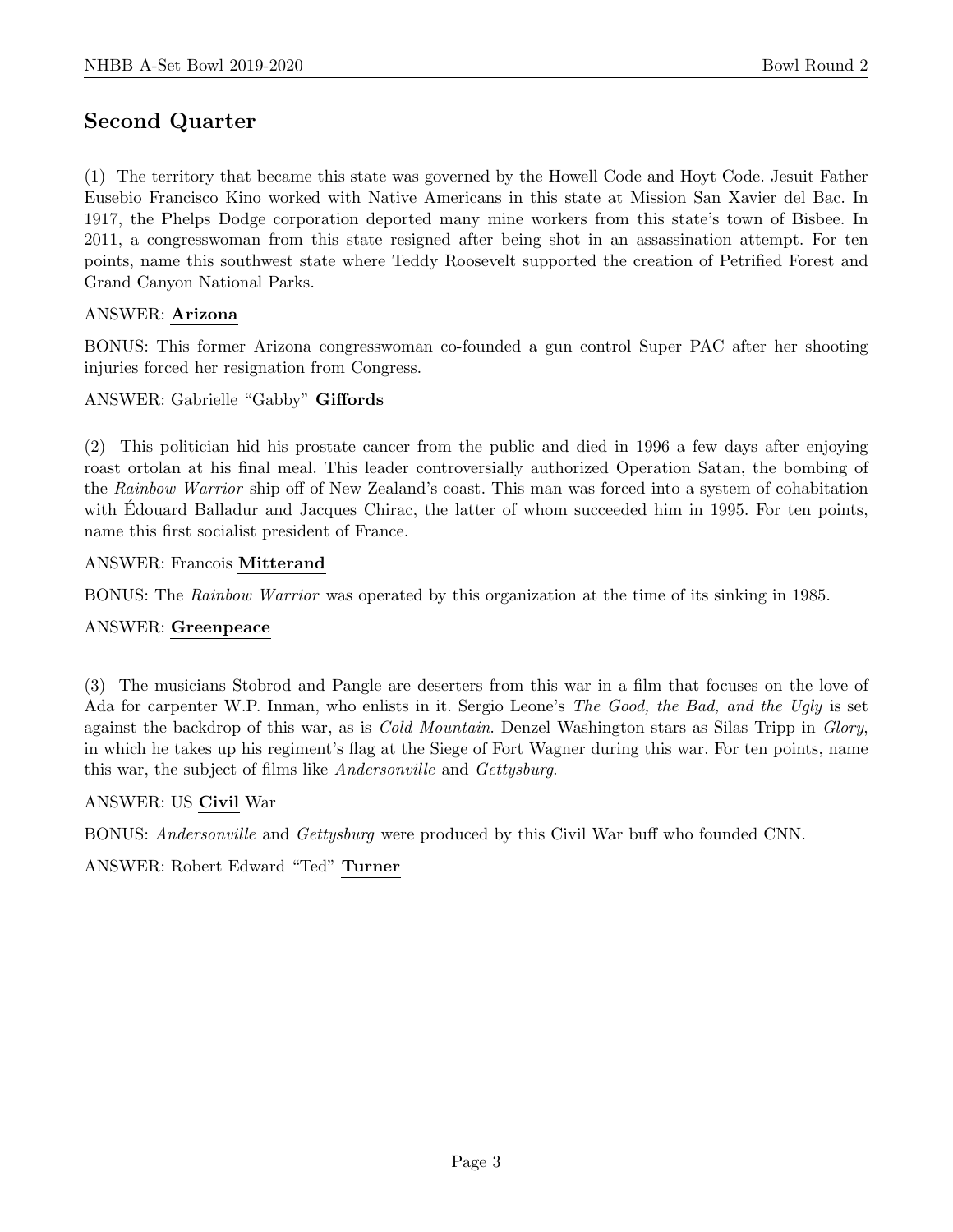(4) This woman's daughter Alix married Theobald the Good, who had attempted to abduct this woman herself for marriage. This woman allegedly chose the gravesite of Mary Magdalene as her departing point during the Second Crusade. This woman annulled her marriage to Louis VII before marrying a king who imprisoned her for 16 years following a failed revolt that she planned with her sons John and Richard the Lionheart. For ten points, name this 12th century queen consort of England, a noblewoman from Aquitaine.

#### ANSWER: Eleanor of Aquitaine

BONUS: Eleanor and Henry married in the cathedral of this French city, where Eleanor was probably born and where she legendarily developed a "Court of Love" to teach chivalry.

#### ANSWER: Poitiers [pwa-tee-ay]

(5) The death of this man's daughter Anna led him to decline one campaign for president. This man, who lived on the Ashland plantation, once dueled John Randolph. Andrew Jackson's biggest presidential regret was supposedly that he didn't hang John C. Calhoun and didn't shoot this man. A tariff, national bank, and system of roads were among the improvements advocated in the "American System" by, for ten points, what Kentucky stateman known as the Great Compromiser?

#### ANSWER: Henry Clay

BONUS: Clay's duel with John Randolph ended peacefully, but he and a member of this family named Humphrey were each wounded in an 1809 duel. Other members of this political family included the Chief Justice in the cases McCulloch v. Maryland and Gibbons v. Ogden.

#### ANSWER: Marshall family (accept Humphrey and/or John Marshall)

(6) An artist from this country created a hyper-realistic sculpture of a pope being struck by a meteorite titled The Ninth Hour. Another artist from this country painted v-shaped rays of light emanating from a street light; that artist helped lead a movement whose manifesto declares that "a racing car is more beautiful than the Victory of Samothrace." For ten points, name this home country of the 20th century art movement Futurism, which was led by Giacomo Balla and Filippo Marinetti.

#### ANSWER: Italy

BONUS: Maurizio Cattelan's *The Ninth Hour* depicts this pope sprawled on the floor under a massive rock. This man was severely wounded in 1981 in St. Peter's Square by gunman Mehmet Ali Agca [AHD-cha].

ANSWER: John Paul II (prompt on "John Paul," but not on John or Paul alone; accept Karol Jozef Wojtyla [voyt-wah])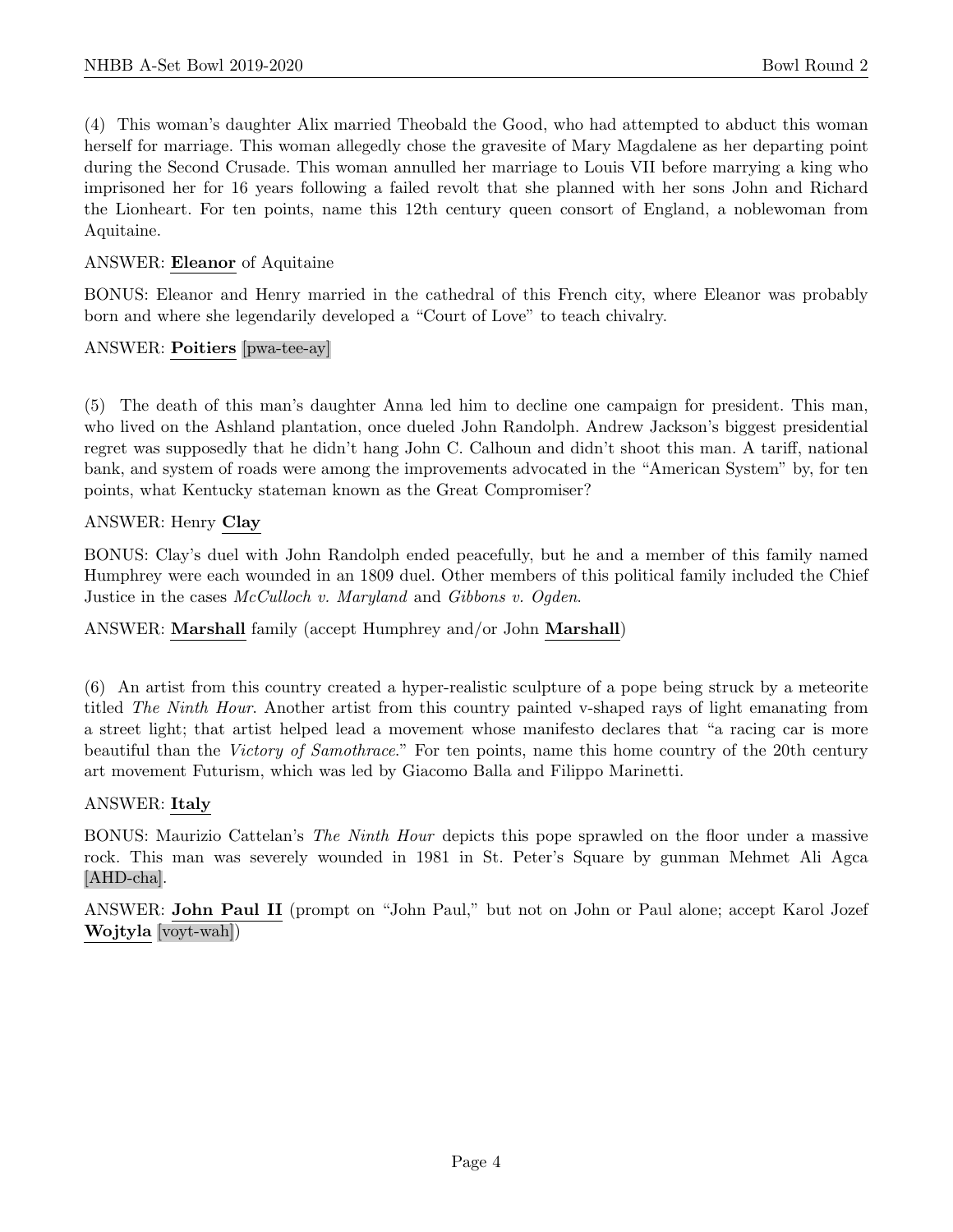(7) Johann Friederich Peter's The Psalm of Joy was performed on the first public celebration of this holiday. A hundred-foot-tall pyramid of barrels was lit as a bonfire in Salem during celebrations of this holiday. Listeners were told to "cling to this day" in an 1852 speech asking what this holiday means "to the Slave." Both John Adams and Thomas Jefferson died on, for ten points, what national holiday commemorating the 1776 Declaration of Independence?

ANSWER: Fourth of July (accept July Fourth; accept Independence Day before "Independence" is read; prompt on "the Fourth")

BONUS: This abolitionist and author of My Bondage and My Freedom asked "What, to the Slave, Is the Fourth of July?"

ANSWER: Frederick Douglass (accept Frederick Augustus Washington Bailey)

(8) This empire's forces failed to restore Le Chieu Thong to power in Vietnam after the Tay Son Rebellion. This dynasty reformed its military with the help of Zeng Guofeng and Li Hongzhang in the Self-Strengthening Movement. The Old Summer Palace was burned during this dynasty. Hong Xiuquan, who believed himself to be Jesus's brother, led the Taiping Rebellion against this dynasty, which aided the Boxer Rebellion against foreigners in 1900. For ten points, name this last imperial Chinese dynasty.

ANSWER: Qing [cheeng] Dynasty (accept Manchu Dynasty)

BONUS: This Empress Dowager declared war on foreign invaders during the Boxer Rebellion, but later softened her stance against foreign influence in the capital.

ANSWER: Empress Dowager Cixi [see-shee]

## Third Quarter

The categories are . . .

- 1. 1956 Bus Boycott
- 2. Crimean War
- 3. African Civil Wars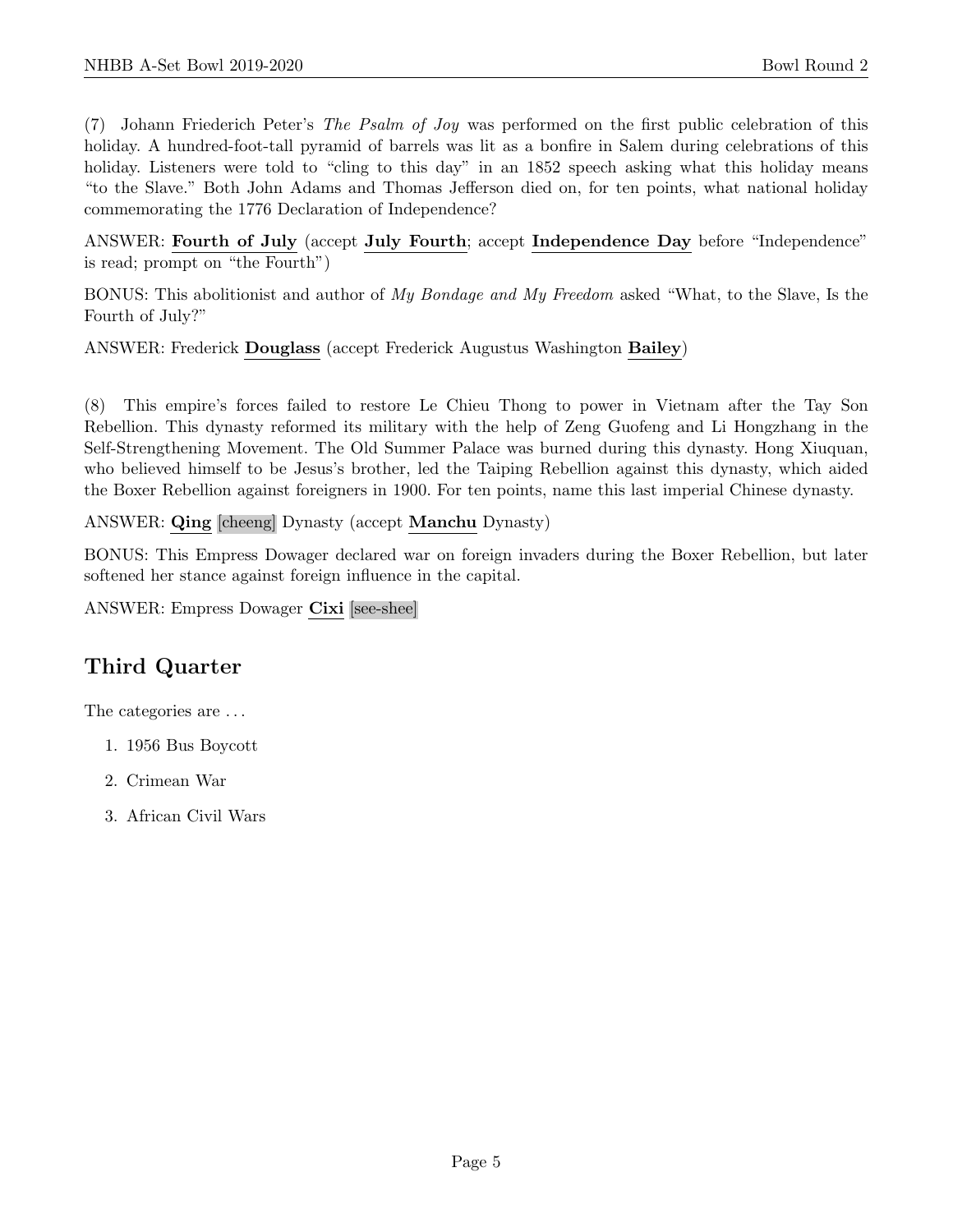#### 1956 Bus Boycott

Name the...

(1) Activist who refused to give up her bus seat in December 1955, sparking the boycott.

#### ANSWER: Rosa Louise McCauley Parks

(2) Alabama city where the boycott took place.

#### ANSWER: Montgomery

(3) Civil rights organization that led the boycott and for which that activist worked as secretary.

#### ANSWER: NAACP (or National Association for the Advancement of Colored People)

(4) FBI director who sought to discredit Martin Luther King during and after the boycott.

#### ANSWER: J. Edgar Hoover

(5) Co-leader of the boycott and wife of Martin Luther King.

ANSWER: Coretta Scott King (accept Coretta Scott)

(6) Co-leader of the boycott who succeeded Martin Luther King as head of the SCLC.

#### ANSWER: Ralph Abernathy

(7) 1956 court case that ended the boycott and ruled bus segregation unconstitutional.

#### ANSWER: Browder v. Gayle

(8) Fifteen-year-old activist who was similarly arrested before the bus boycott; her case was less publicized due to her pregnancy.

ANSWER: Claudette Colvin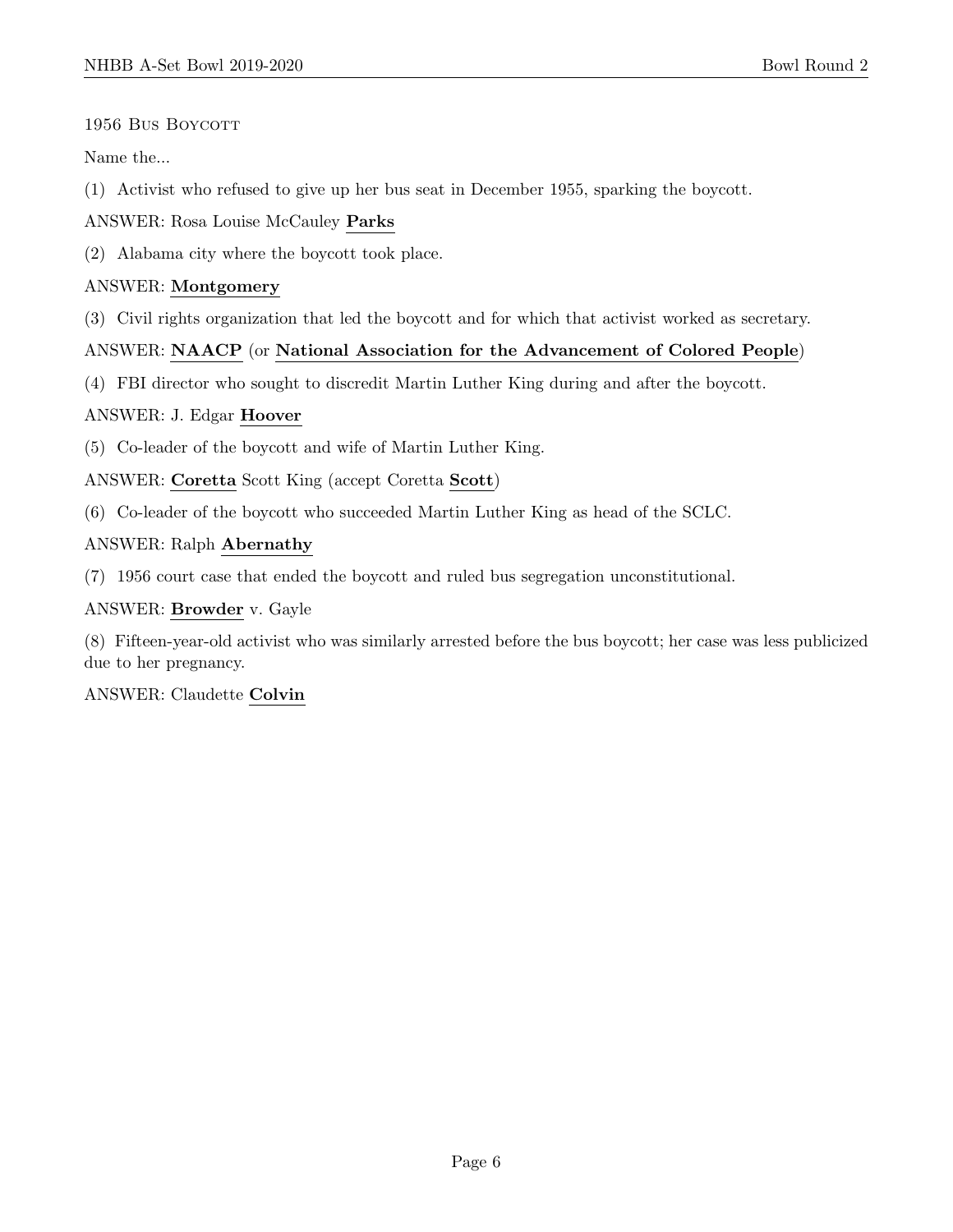#### Crimean War

Name the...

(1) Sea into which the Crimean Peninsula juts, forming the naval theater of the war.

#### ANSWER: Black Sea

(2) British nurse who earned the nickname Lady with the Lamp during the war.

#### ANSWER: Florence Nightingale

(3) Major European power that allied with Britain, Sardinia, and the Ottomans in the war.

#### ANSWER: France

(4) Russian city besieged by Lord Raglan; battles in that siege included Balaclava.

#### ANSWER: (Siege of) Sevastopol

(5) Force whose ill-fated charge at the Battle of Balaclava was immortalized in a Tennyson poem

#### ANSWER: Charge of the Light Brigade

(6) Officer who led that charge on orders from Lord Lucan, passed incorrectly through Captain Nolan.

ANSWER: James Thomas Brudenell, 7th Earl Cardigan (accept either or both names; accept Lord Cardigan)

(7) November 1853 naval battle against the Ottomans that incited Britain to join the war.

#### ANSWER: Battle of Sinope

(8) Photographer whose Valley of the Shadow of Death was taken at Balaclava.

#### ANSWER: Roger Fenton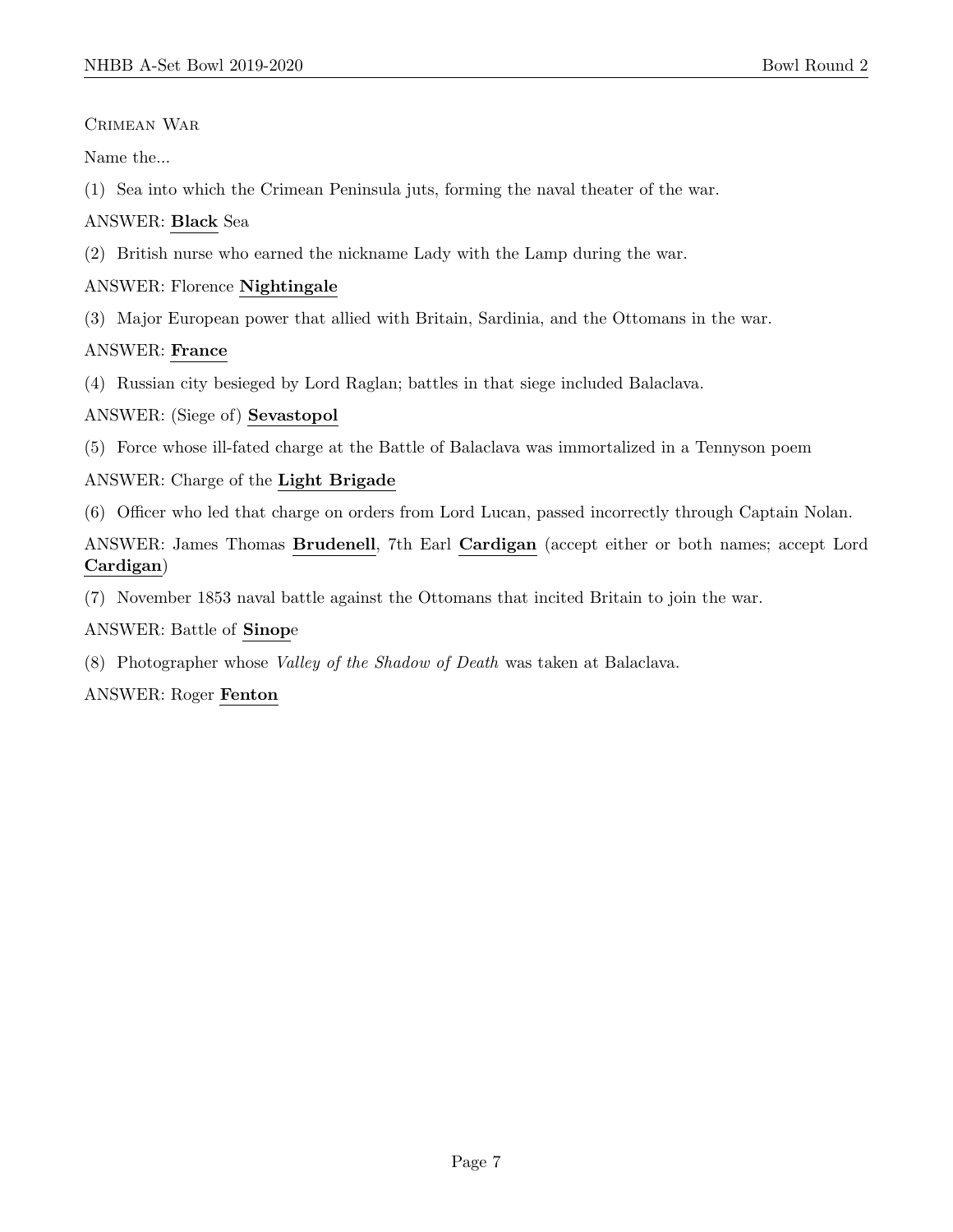#### African Civil Wars

Name the country where...

(1) Muammar Gaddafi was killed after the fall of Tripoli.

#### ANSWER: Libya

(2) The overthrow of Siad Barre led to the Battle of Mogadishu.

#### ANSWER: Somalia

(3) Jose Eduardo dos Santos led the MPLA against UNITA in a former Portuguese colony.

#### ANSWER: Angola

(4) A Marxist-Leninist state was established after the Derg overthrew Haile Selassie.

#### ANSWER: Ethiopia

(5) The sieges of Barentu and Massawa led to independence from the previous answer.

#### ANSWER: Eritrea

(6) Prince Johnson brutally murdered Samuel Doe.

#### ANSWER: Liberia

(7) RENAMO conducted a 15-year rebellion against the leftist FRELIMO.

#### ANSWER: Mozambique

(8) Ansumane Mané led a coup against the government of João Bernardo Vieira in 1998.

#### ANSWER: Guinea-Bissau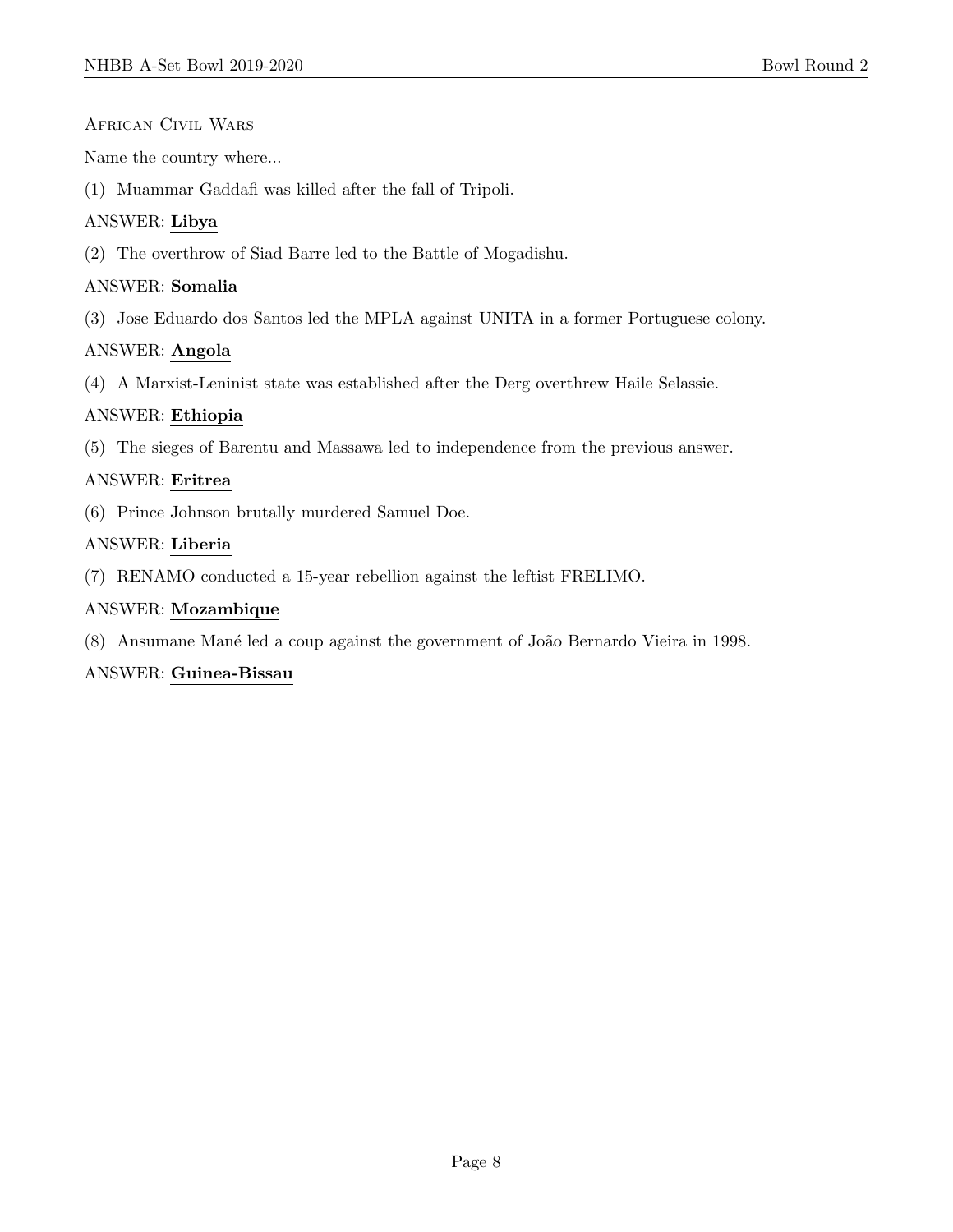## Fourth Quarter

(1) Robert Wilcox tried to restore this position to power. A holder of this position established civilian wartime rights in a law that read "Let every elderly person, woman and child lie by the roadside in safety," the Law of the  $(+)$  Splintered Paddle. The Bayonet Constitution stripped power from holders of this position, whose final holder was overthrown by (\*) Sanford Dole. For ten points, name this royal position that was held by Liliuokalani before a US-backed coup d'etat and annexation in the Pacific.

ANSWER: monarch of Hawaii (accept King and/or Queen of Hawaii; or Queen of Hawaii; prompt on partial answers like "ruler of Hawaii" or "queen")

(2) Before a battle in this war, a general deployed his stronger troops to the wings at the last second, leading to the "reverse" formation of an earlier battle that caused the city of Capua to change sides. This war included a siege where  $(+)$  Archimedes legendarily deployed heat rays and ship-destroying claws. A general in this war lit fires far from his location in a swamp to lay an ambush in the Battle of (\*) Lake Trasimene; in response, the other side adopted the Fabian strategy. The disastrous military loss at Cannae nearly doomed Rome in, for ten points, what war against Carthage and Hannibal?

ANSWER: Second Punic War (prompt on Punic War(s))

(3) This political family granted asylum to Alois Brunner, a Nazi who probably died in their home country in 2010. The coup d'etat that brought this family to power shares its name with an Egyptian movement a year later; this family's Corrective Revolution purged followers of  $(+)$  Salah Jadid from the country's Baath Party. The current head of this Alawite family is overseeing a nine year long (\*) civil war that broke out during the Arab Spring. For ten points, name this family whose members, including Hafez and Bashar, have controlled the Syria for nearly five decades.

ANSWER: al-Assad family

(4) The Paw Paw Tunnel is used on one of these structures engineered by Benjamin Wright. A dispute over right of way between one of these structures and the Baltimore and Ohio Railroad was agreed to at the Point of Rocks.  $(+)$  Coal from the Alleghenies was brought to Cumberland via one of these structures, the (\*) Chesapeake and Ohio. George Washington's Patowmack Company built five of these structures to improve navigation on the Potomac River. "Clinton's Folly" was, for ten points, what type of structure that terminated at Lake Erie?

ANSWER: canals (accept Chesapeake and Ohio Canal; accept Patowmack Canal; accept Erie Canal)

(5) Erastus D. Culver accidentally diplomatically recognized this country's first president José Antonio Páez. Eulalia Ramos was a heroine of this nation, and Jose Felix Ribas helped lead the (+) Admirable Campaign to free it from European control. After the Battle of Carabobo, this country gained independence as part of future Gran (\*) Colombia, and a Spanish attempt to recapture it failed at the Battle of Maracaibo. For ten points, name this South American country whose independence war began with the formation of the Supreme Caracas Junta.

ANSWER: Venezuela